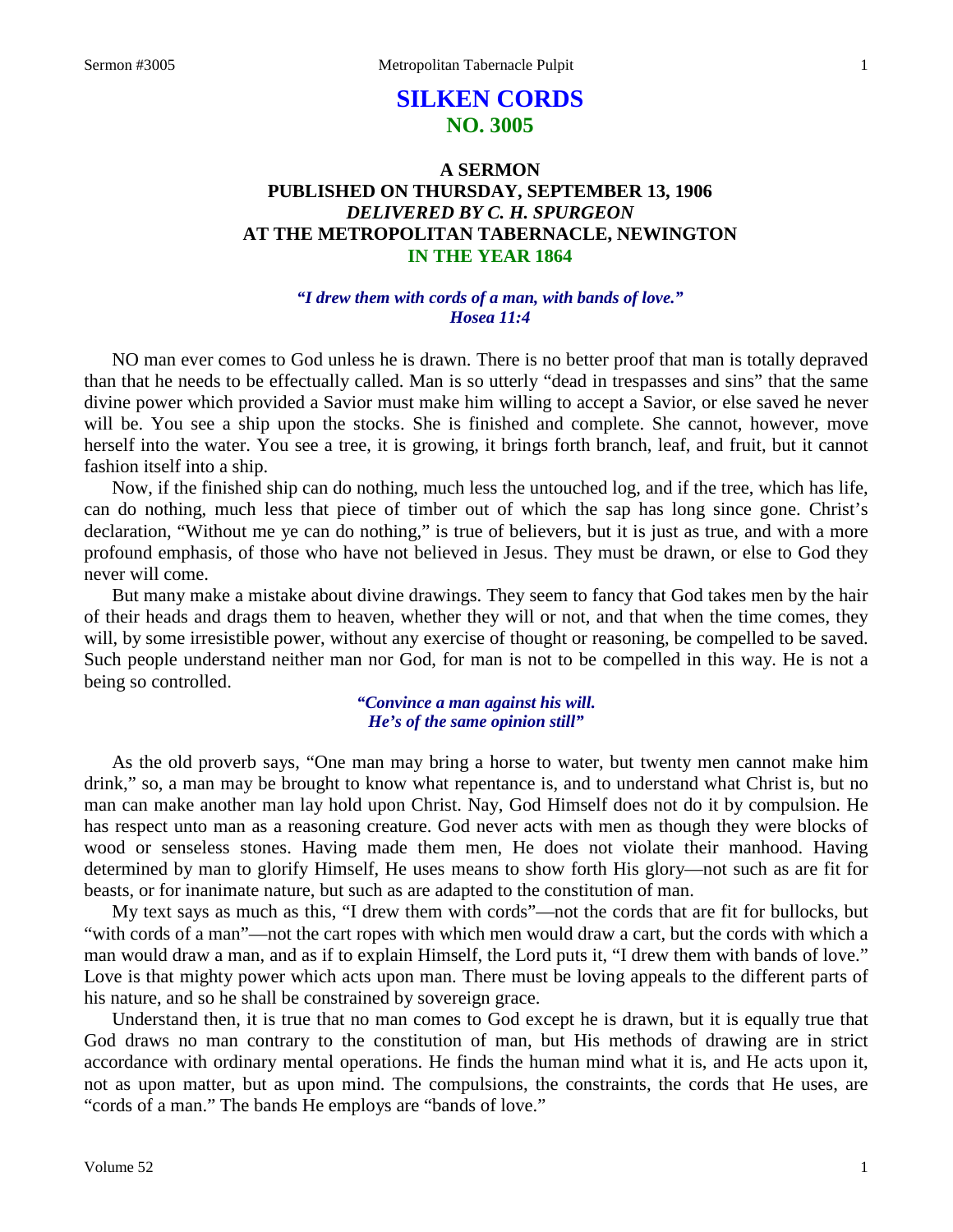This is clear enough. Now I am about to try—and may the Lord enable me—to show you some of these cords, these bands, which the Lord fastens around the hearts of sinners. I may be the means in His hands of putting these cords around you, but I cannot pull them after they are on. It is one thing to put the rope on, but another thing to draw with all one's might at that rope. So it may be that I shall introduce the arguments, and by the prayers of the faithful now present, God will be pleased, in His infinite mercy, to pull these cords and then your soul will be sweetly drawn, with full consent, with the blessed yielding of your will to come and lay hold upon eternal life.

First, *some are drawn to Christ by seeing the happiness of true believers*.

A true believer is the happiest being out of heaven. In some respects, he is superior to an angel, for he has a brighter hope and a grander destiny than even cherubim and seraphim can know. He is one with Christ, which an angel never was. He is a son of God, and has the Spirit of adoption within him, which a cherub never had. There are some Christians who show this happiness in their lives. Watch them, and you will always find them cheerful. If, for a moment, a cloud should pass over their brow, it is but for a moment, and soon they rejoice again.

I know such people, and glad am I to think that I ever came across their path. Wherever they go, they make sunshine. Into whatever company they come, it is as if an angel shook his wings. Let them talk when they may, it is always for the comfort of others, with kindness upon their lips, and the law of love within their hearts. Many a young person, watching such Christians as these, is led to say, "I wish I were as happy, I wish I were as joyful, as they are. They always have a smile upon their face." And I do not doubt that many have been brought to lay hold on Jesus through being drawn by that band of love.

And let me say to you, dear friend, that this is a most fitting cord with which to draw you, for if you would know the sweets of life, if you would have peace like a river, if you would have a peace that shall be with you in the morning, and go with you into your business—that shall be with you at night, and close your eyes in tranquil slumber—a peace that shall enable you to live, and shall strengthen you in the prospect of death—nay, that shall make you sing in the midst of the black and chill stream—be a Christian.

My testimony is that if I had to die like a dog, if this life were all and there were no hereafter, I would prefer to be a Christian for the joy and peace which, in this present life, godliness will afford. "Godliness with contentment is great gain." It has the promise of the life that now is, and of that which is to come.

You would be happy, young man, then do not kill your happiness. You would have a bright eye, then do not put it out. You would rejoice with joy unspeakable, then do not go into those places where sorrow is sure to follow your every act. Would you be happy? Come to Jesus. Let this band of love sweetly draw you.

Another band of love—it was the one which brought me to the Savior—is *the sense of the security of God's people, and a desire to be as secure as they are*. I do not know what may be the peculiarity of my constitution, but safe things have I always loved. I have not, that I know of, one grain of speculation in my nature. Safe things—things that I can see to be made of rock, and that will bear the test of time—I lay hold on with avidity.

I was reasoning thus in my boyish spirit—Scripture tells me that he that believes in Christ shall never perish. Then, if I believe in Jesus, I shall be safe for time and for eternity too. There will be no fear of my ever being in hell, I shall run no risk as to my eternal state, that will be secure forever. I shall have the certainty that when my eyes are closed in death, I shall see the face of Christ, and behold Him in glory. Whenever I heard the doctrine of the final preservation of the saints preached, my mouth used to water, and I used to long to be a child of God. When I heard the old saints sing that hymn—

> *"My name from the palms of His hands Eternity will not erase; Impress'd on His heart it remains*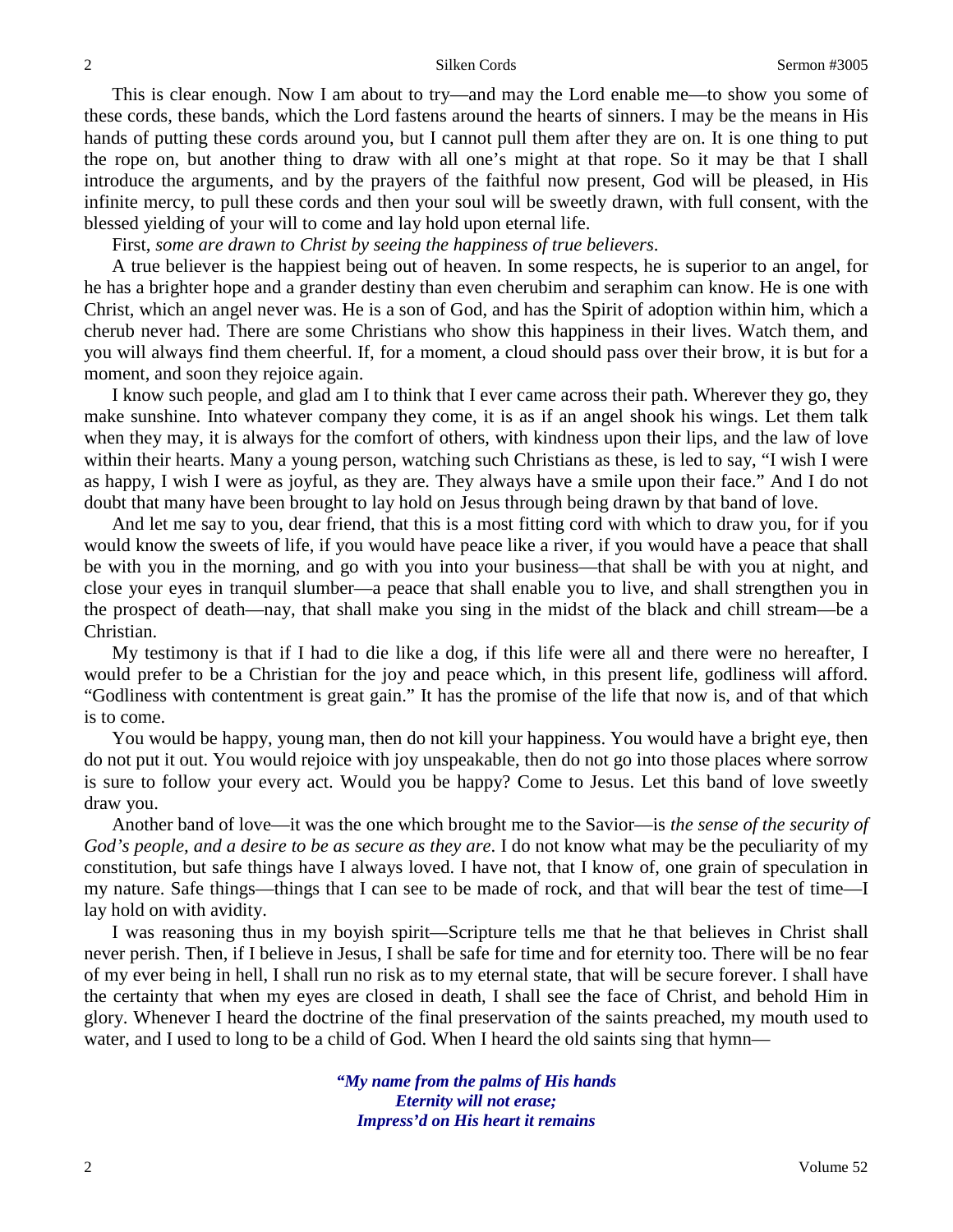*In marks of indelible grace: Yes, I to the end shall endure, As sure as the earnest is given; More happy, but not more secure, The glorified spirits in heaven;"—*

my heart was as if it would leap out of this body, and I would cry to God, "Oh, that I had a part and lot in such a salvation as that!"

Now, young man, what do you think of this band of love? Do you not think there is something reasonable and something powerful in it—to secure yourself against all risk of eternal ruin, and that, by the grace of God, in a moment? "He that believeth on him is not condemned." "Believe on the Lord Jesus Christ, and thou shalt be saved." "He that believeth and is baptized shall be saved." "My sheep hear my voice, and I know them, and they follow me: and I give unto them eternal life; and they shall never perish, neither shall any pluck them out of my hand."

What do you say to this? Does not this truth attract you? Does not this band draw you? Lord, draw the sinner by the sweet allurement of security, and let him say, "I will lay hold on Christ tonight."

Certain Christians will tell you that *they were first drawn to Christ by the holiness of godly relatives*—not so much by their happiness as by their holiness. There is an Eastern fable that a man, wishing to attract all the doves from the neighboring dovecotes into his own, took a dove and smeared her wings with sweet perfume. Away she flew, and all her fellow doves observed her, and attracted by the sweet incense flew after her, and the dovecote was soon full.

There are some Christians of that sort. They have had their wings smeared with the precious ointment of likeness to Jesus, and wherever they go, such is their kindness and their consistency, their gentleness and yet their honesty, their lovely spirit and yet their boldness for Jesus, that others take knowledge of them that they have been with Jesus, and they say, "Where does He dwell, for I would fain see Him and love Him too? I am afraid

I cannot attract you, sinner, in such a charming way as that, but I would have you read the lives of godly men. Study the actions, perhaps, of your own mother. Is she dead? Then remember what she used to be—what her life of devotedness to God was, and I charge you, by the love of God, by her many prayers and tears, by the pity of her soul, and the yearning of her heart towards you, let your mother's example be one of the bands of love to draw you towards God. Lord, pull at that cord! Lord, pull at that cord! If the cord be round about you, and the Lord will pull at it, I shall have good hope that you will close with Christ tonight.

You see, I only show you the cord and then leave it, hoping that perhaps one or another may be taken by its power. Now for another. I believe that *not a few are brought to Christ by gratitude for mercies received*.

The sailor has escaped from shipwreck, or perhaps, even in the River Thames he has had many a narrow escape for his life. The sportsman has had his gun burst in his hand, and yet he has been himself unharmed. The traveler has escaped from a terrific railway accident, himself picked out of the *debris* of the broken carriages unhurt. The parent has seen his children, one after another, laid upon a bed of sickness with fever, but yet they have all been spared, or he himself has had loss upon loss in business, till at last it seemed as if a crash must come, but just then, God interposed in a gracious providence, and a strong tide of prosperity set in.

Some have thought over these things and said, "Is God so good to us, and shall we not love Him? Shall we live every day despising Him who thus tenderly watches over us, and graciously provides for our wants?"

O sirs, I think this band of love ought to fall about some of you! How good God has been to you, dear hearer! I will not tell your case out in public, but when you have sometimes talked with a friend, you have said, "How graciously has providence dealt with me!" Give the Lord your heart, young man, surely you can do no less for such favor as He has shown you.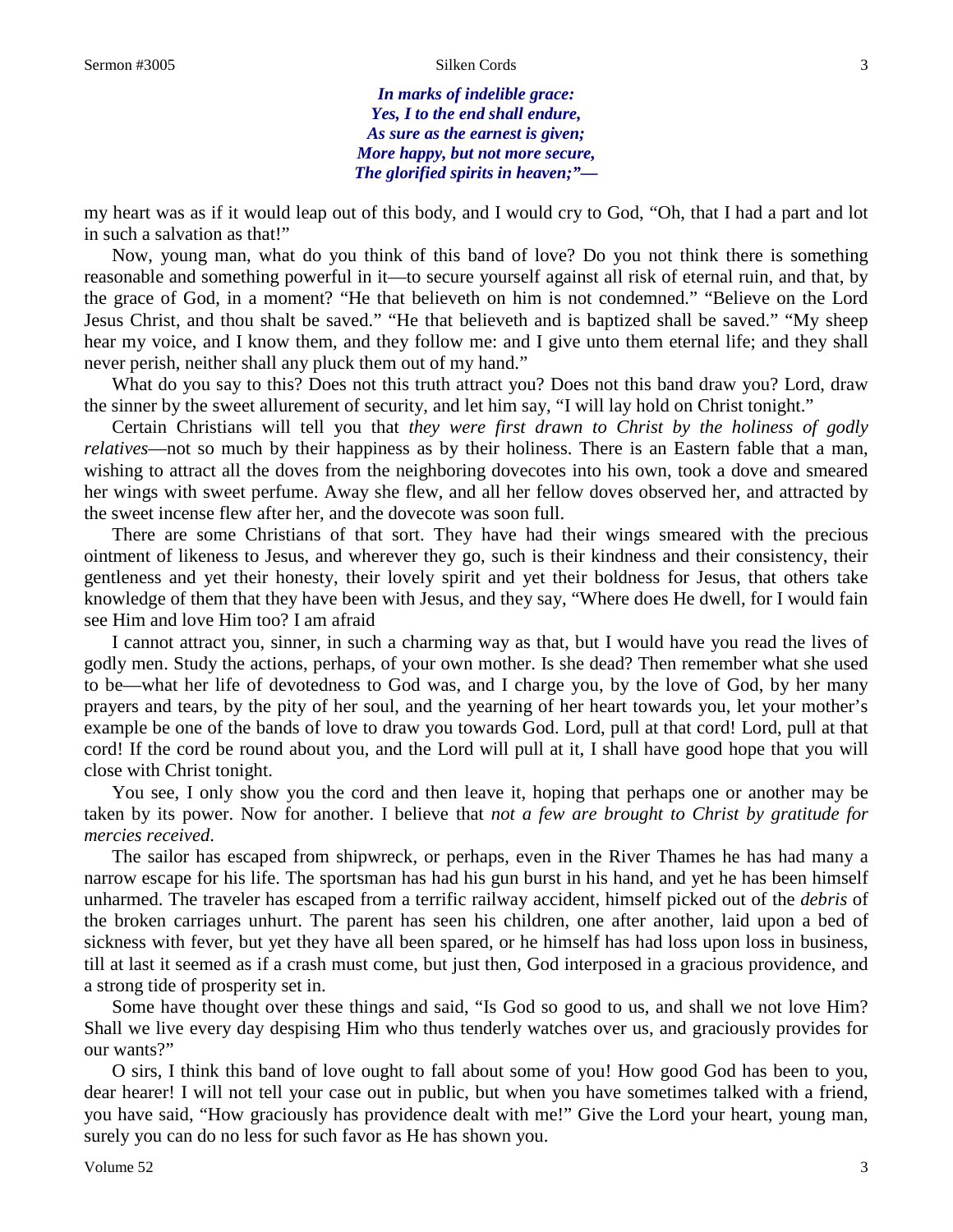Mother, give Jesus your heart, He well deserves it, for He has spared it from being broken. Woman, consecrate—may the Lord help you to do it!—consecrate your heart's warmest affections to Him who has thus generously dealt with you in providence. He deserves it, does He not? Will you be guilty of ingratitude? Is there not something within you that says, "Stay no longer an enemy to so kind a Friend, but be reconciled to Him, be reconciled to God by the death of His Son"? May that cord lay hold of some of you, and may God draw it, and so attract you to Himself!

Persons whose characteristic is thinking rather than loving are often caught by another cord. I do not know what may be your mode of thinking of things, but it strikes me that if I had not laid hold of Christ now, if anybody should meet me and say, *"The religion of Christ is the most reasonable religion in the world,"* I should lend him my ear for a little time, and ask him to prove it to me.

I have frequently caught the ears of travelers, and held them fast bound, when I have tried to show the entire reasonableness of the plan of salvation. God is just, that is taken for granted. If God be just, sin must be punished, that is clear. Then how can God be just, and yet not punish the sinner? That is the question, and the Gospel answers that question.

It declares that Christ, the Son of God, became a man, that He stood in the room, place, and stead of such men as were chosen of God to be saved. These men may be known by their believing in Christ. Christ stood, then, in the place and stead of those whom I will now call believers. He suffered at God's hand everything that was due to God from them. Nay, He did more.

Inasmuch as they were bound to keep God's law, but could not do it, Christ kept it for them, and now, what Christ did becomes theirs by an act of faith. They trust Christ to save them. Christ's sufferings are put in the stead of their being sent to hell, and they are justly delivered from their sins. Christ's righteousness is put in the stead of their keeping the law of God, and they are justly rewarded with a place in paradise, as if they had themselves been perfectly holy.

Now, it strikes me that this looks reasonable enough. In everyday life we see the same thing done. A man is drawn for the militia, he pays for a substitute, and he himself goes free. A man owes a debt, some friend comes in and discharges the bill for him, and he himself is clear. The ends of justice are answered through substitution.

There seems to me to be something so unique about the whole affair of God taking the place of man, and God's suffering in man's form for man that justice may by no means be marred, that my reason falls down at the feet of this great mystery and cries, "I would have an interest in it, Lord, let me be one of those for whom Jesus died, let me have the peace which springs from a complete atonement wrought out by Jesus Christ."

My brother, I wish I could draw you with this cord, but I cannot. I can only show you this cord, and tell you how well it would draw you. If you reject it, your blood shall be upon your own head. I know too well you will reject it, unless the mighty hand of God shall begin to tug at that band of love, and draw you to Jesus.

Far larger numbers, however, are doubtless *attracted to Jesus by a sense of His exceeding great love*. It is not so much the reasonableness of the atonement, as the love of God which shines in it which seems to attract many souls.

There once lived, in the city of London, a rich merchant, a man of generous spirit, a Lollard, one of those who were subjected to fine, and imprisonment, and even death for the truth's sake. Near him there lived a miserable cobbler—a poor, mean, despicable creature. The merchant, for some reason unknown, had taken a very great liking to the poor cobbler, and was in the habit of giving him all his work to do, and recommending him to many friends, and as this man would not always work as he should, when the merchant saw his family in any need, he would send them meat from his own table, and frequently he clothed his children.

Well, notwithstanding that he had acted thus, had often advanced him sums of money, and had acted with great kindness, a reward was offered to anyone who would betray a Lollard, or would point out such person or persons as read the Bible, to the magistrates. The cobbler, to obtain this reward, went to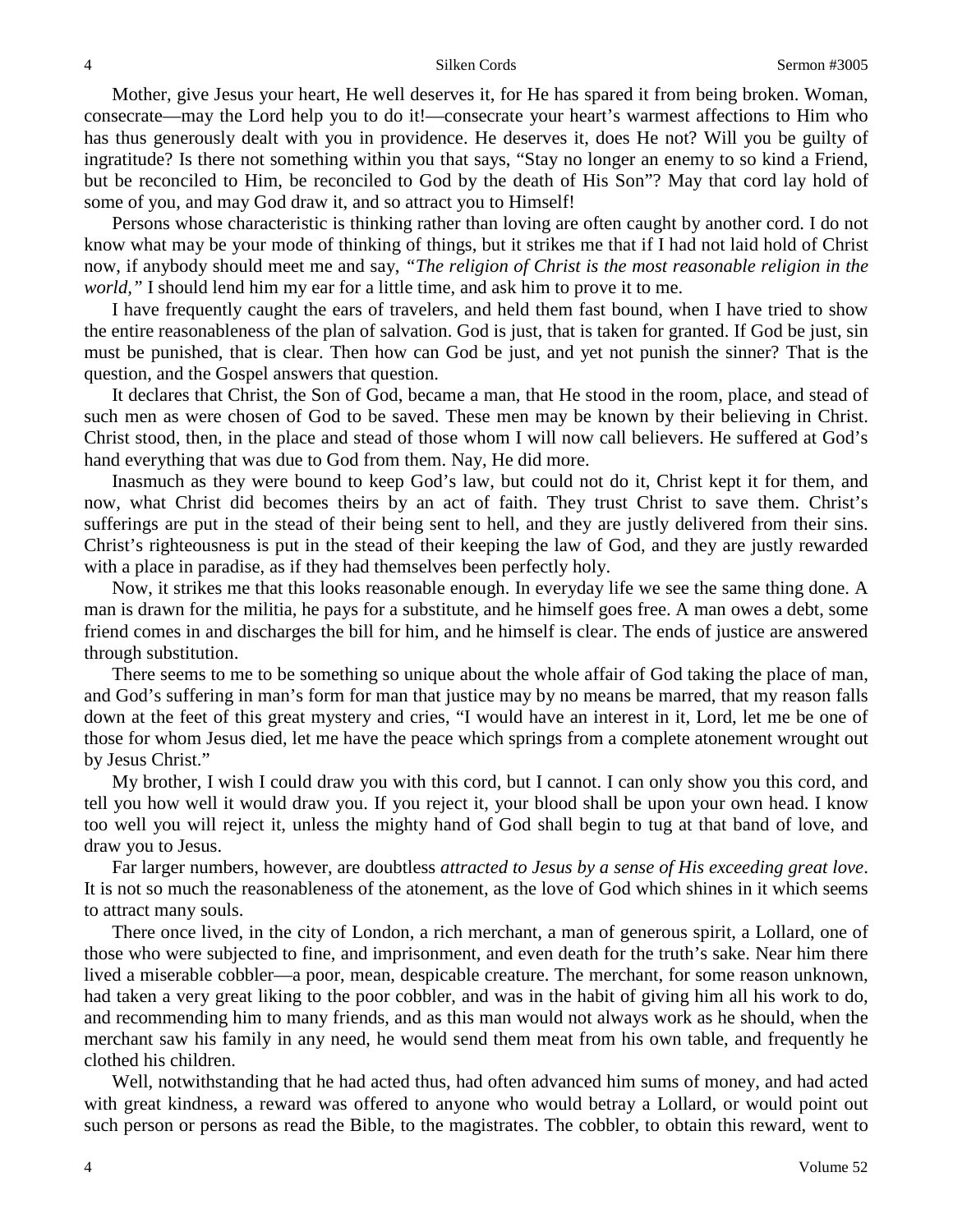### Sermon #3005 Silken Cords 5

the magistrates and betrayed the merchant. As God would have it, however, through some skillful advocate, the merchant escaped. He forgave—freely forgave—the cobbler, and never said a word to him about it, but in the streets the cobbler would always turn his head the other way, and try to get out of the way of the man whom he felt he had so grievously ill-treated.

Still, the merchant never altered his treatment of him, but sent him meat as usual, and attended to his wife and children if they were sick, the same as before, but he never could get the cobbler to give him a good word. If he did speak, it was to abuse him.

One day, in a very narrow lane in the city—for the streets were narrow, and narrower still were the lanes—the merchant saw the cobbler coming, and he thought, "Now is my time, he cannot pass me now without facing me." Of course, the cobbler grew very red in the face, and made up his mind that if the merchant should begin to upbraid him, he would answer him in as saucy a manner as possible. But when the merchant came close to him, he said, "I am very sorry that you shun me, I have no ill-will towards you, I would do anything for you or for your family, and nothing would give me greater pleasure than to be friends with you."

The cobbler stopped, and presently a moisture suffused his eyes, and anon a flood of tears poured down his cheeks, and he said, "I have been such a base wretch to you that I hated you, for I thought that you would never forgive me. I have always shunned you, but when you talk to me like this, I cannot be your enemy any longer. Pray, sir, assure me of your forgiveness." Forthwith, he began to fall upon his knees.

That was the way to draw him with the cords of a man, and with the bands of love, and in a nobler sense, this is just what Jesus Christ has done for sinners. He has offered you mercy, He has proclaimed to you eternal life, and you reject it. Every day He gives you of His bounties, makes you to feed at the table of His providence, and clothes you with the livery of His generosity. And yet, after all this, some of you curse Him, you break His Sabbaths, you despise His name, you are His enemies. Yet, what does He say to you? He loves you still, He follows you, not to rebuke you, but to woo you, and to entreat you to come to Him, and have Him for your Friend.

Can you hold out against my Master's wounds? Can you stand out against His bloody sweat? Can you resist His passion? Oh! by the name of Him who bowed His head upon the tree, who cried, "My God, my God, why hast thou forsaken me?" can you hold out against Him? If He had not died for me, I think I must love Him for dying for other people. But He has died for you, you may know this if you trust Him now with your soul, just as you are. This is the evidence that He died for you. Oh, may God enable you to trust Jesus now, drawing you with this band of love, this cord of a man!

There are many more cords, but my strength fails me, and therefore, I will mention but one more. *The privileges which a Christian enjoys ought to draw some of you to Christ*. Do you know what will take place in these aisles tonight if the Holy Spirit should lead a sinner to Christ? I will tell you.

There he stands, he is as vile a sinner as walks this earth. He knows it, he is wretched, he has a burden on his back. If that man is led to look to Christ tonight, his sins will roll off from him at once, they will roll into the sepulcher of Jesus and be buried, and never have a resurrection.

In a moment, he will be clothed from head to foot with white raiment. The kiss of a Father's love shall be upon his cheek, and the seal of the Spirit's witness shall be fixed upon his brow. He shall be made tonight, a child of God, a joint-heir with Jesus Christ. His feet shall be shod with the preparation of the Gospel of peace. He shall be clothed with the righteousness of Jesus. He shall go to his house, not wretched, but as though he could dance for joy the whole way home.

And when he gets home, it may be never so poor a cottage, but it will look brighter than it ever did before. His children he will look upon as jewels entrusted to his care, instead of being burdens, as he once said they were. His very trials he will come to thank God for, while his ordinary mercies will be sweetened, and made very dear to him. The man, instead of leading a life like a hell upon earth, will live a life like heaven begun below, and all this shall take place in an instant.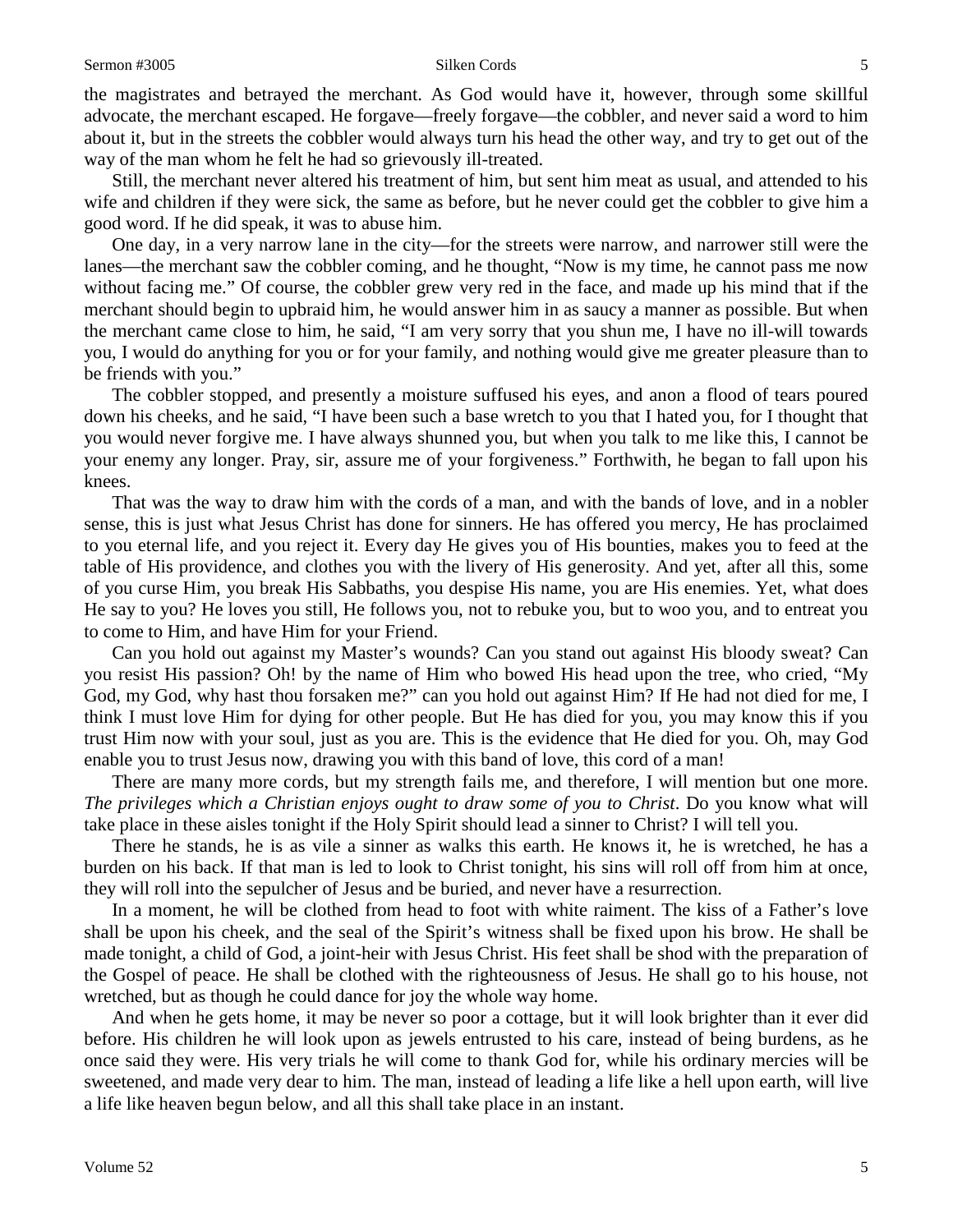No, that is not all, the effect of this night's work shall tell throughout his entire life. He shall be a new creature in Christ Jesus, so that, when the time shall come that his hair is grey, and he lies stretched upon his bed, and breathes out his life, he shall, in his last moments, look back upon a path that has been lit with the grace of God, and look forward across the black river to an eternity in which the glory of God shall shine forth with as great a fullness as a creature can endure. This is enough, surely, to tempt a sinner to come to Jesus. This must be a strong cord to draw him.

O man, Jesus will accept you, He will accept you now, just as you are! He has received millions like you already, let heaven's music witness to the fact. Millions more like you He is still willing to receive, some of us can bear our testimony to that. Come and welcome then, come and welcome. Never mind your rags, prodigal, a Father's hand will take them off, never mind your filth, never mind having fed the swine. Come as you are, come just now.

I hear somebody saying, "Well, I am inclined to come, but I do not know what it means to come to Christ." To come to Christ is to trust Him. You have been trying to save yourself, do not try any more. You have been going to church, or going to chapel, and you have been trying to keep the commandments, but you cannot keep them. No man ever did keep them, and no man ever will keep them. You have been, in fact, like a prisoner who has been sentenced to hard labor, you have been walking upon the treadmill in order to get to the stars, and you are not an inch higher. After all you have done, you are just where you were.

Now, leave this off, have done with it. Christ did keep the law, let His keeping it stand in the place of your keeping it. Christ did suffer the anger of God, let His sufferings stand to you in the stead of your sufferings. Take Him now, just as you are, and believe that He can save you—nay, that He will save you, and trust Him to do it.

This is all the Gospel I have to preach. Very seldom do I finish a sermon without going over this simple matter of trusting Christ. There are some perhaps, who inquire for something new. I cannot give it to you, I have not got anything new, but only the same old story over and over again. Trust Christ, and you are saved.

We have heard, in our church meetings, that on several occasions when at the close of the sermon, I have merely said as much as that, it has been enough to lead sinners into life and peace, and therefore, I will keep on at it. My heart yearns to bring some of you to Christ tonight, but I know not what arguments to use with you. You surely do not wish to be damned. Surely you cannot make the calculation that the short pleasures of this world are worth an eternity of torment, but damned you must be unless you lay hold on Christ.

Does not this cord draw you? Surely you want to be in heaven. You have some desire toward that better land in the realms of the hereafter, but you cannot be there except you lay hold on Christ. Will not this cord of love draw you? Surely it would be a good thing to get rid of fear, and suspense, and doubt, and anxiety. It would be a good thing to be able to lay your head on your pillow and say, "I do not care whether I wake or not," to go to sea and reckon it a matter of perfect indifference whenever you reach land or no. Nay, sometimes the wish with us to depart preponderates over that of remaining here. Do you not wish for that? But you can never have it except by laying hold on Christ. Will not this draw you?

My dear hearers, you whose face I look upon every Sabbath, and into whose ears this poor, dry voice has spoken so many hundreds of times, we do not wish to be parted. I know that to some of you, this is the very happiest, as well as the holiest spot you ever occupied. You love to be here. I am glad you do and I am glad to see you. I do not like to be separated from you. When any of you remove to other towns, it gives me pain to miss your faces. I hope we shall not be separated in the world to come.

My beloved friends around me, who have been in Christ these many years, you also love them. We do not wish to be divided. I would like that all this ship's company should meet on the other side of the sea. I do not know one among you that I could spare. I would not like to miss any of you who sit yonder, nor any of you who sit near, neither the youngest nor the oldest of you.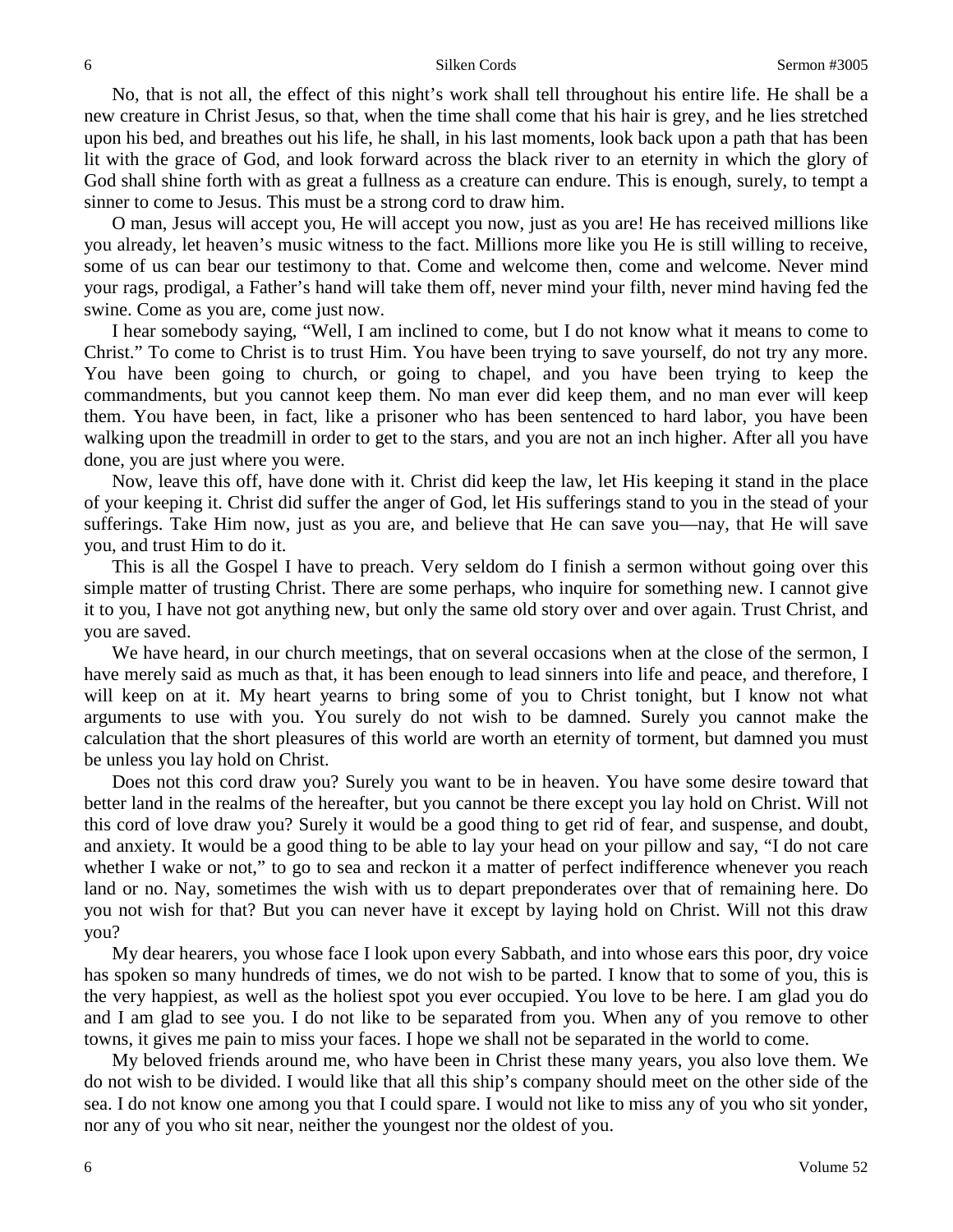Well, but we cannot meet in heaven unless we meet in Jesus Christ. We cannot meet father, and mother, and pastor, and friends, unless we have a good hope through Jesus Christ our Lord. Will not that band of love draw you? Mother, from the battlements of heaven, a little angel-child is looking down tonight, beckoning with his finger. He is looking out for you, and he is saying, "Mother, follow your baby to heaven." Father, your daughter charged you, as she died, to give your heart to Christ, and from her seat in heaven her charge comes down to you with as great force as it came from her sickbed, I trust, "Follow me, follow me to heaven."

Friends who have gone before—godly ones who have fallen asleep in Jesus—in one chorus, say to you, "Come up hither, come up hither, for we without you cannot be made perfect." Will not this band of love draw you? Oh, will not this cord of a man lay hold upon you, and bring you to the Savior's feet? The Lord grant that it may, but as I have said, I can only show you the cords. It is God's work to pull them, and they will be pulled if the saints will join in earnest prayer, invoking a blessing upon sinners. The Lord grant it, for His love's sake! Amen.

### **EXPOSITION BY C. H. SPURGEON**

# *HOSEA 11 AND 14*

**Hosea Chapter 11. Verse 1.** *When Israel was a child, then I loved him, and called my son out of Egypt*.

God's love was very early love. He began with the nation of Israel when it was a mere handful of men in Egypt. There He multiplied them, and in due time, He called them out from among the heathen. God's love to some of us manifested itself at a very early period of our lives, when we were yet children. It is among our most joyous memories that we have known the Lord from our youth up. Happy man, happy woman, of whom God can say, as He said concerning His ancient people, "When Israel was a child, then I loved him, and called my son out of Egypt."

**2.** *As they called them, so they went from them: they sacrificed unto Baalim, and burned incense to graven images*.

The nation of Israel did not fulfill the promise of its youth, it was not faithful to God. The people heard from the lips of Moses the command, "Hear, O Israel: The LORD our God is one LORD," yet they turned aside continually to the idols of the nations. Have not some of us also, although we have been loved by God, been faithless to Him? Can we not look back, with great regret and sorrow, upon our many stumbling and backslidings? If it be so, let us repent of our sin, and never repeat it.

**3.** *I taught Ephraim also to go,*—

Just as nurses teach children to walk, "I taught Ephraim also to go,"—

**3.** *Taking them by their arms; but they knew not that I healed them*.

God has done great things for many of us who, possibly, have never noticed His hand at work on our behalf. Lives which were in great peril have been saved, yet the goodness of God has never been acknowledged by those whom He has delivered. Men have been raised up from beds of sickness, yet the great and good Healer has never been thanked for what He has done for them. Oh, how sad it is that God should do so much for us, and yet that we should not even thank Him for doing it.

**4.** *I drew them with cords of a man, with bands of love: and I was to them as they that take off the yoke on their jaws, and I laid meat unto them*.

As men do with the bullocks that have been ploughing, lifting the yoke from them, and giving them rest and food before they have to begin ploughing again. So did God to Israel, and so has He done to us. He lifted from us the heavy burden of our sin, and He gave us rest and heavenly food. But oh, what a poor return we have made for all the thoughtful kindness of our God! If any man here imagines that he can boast of his conduct towards his God, he does not feel as I do. Rather dear friends, I think that we all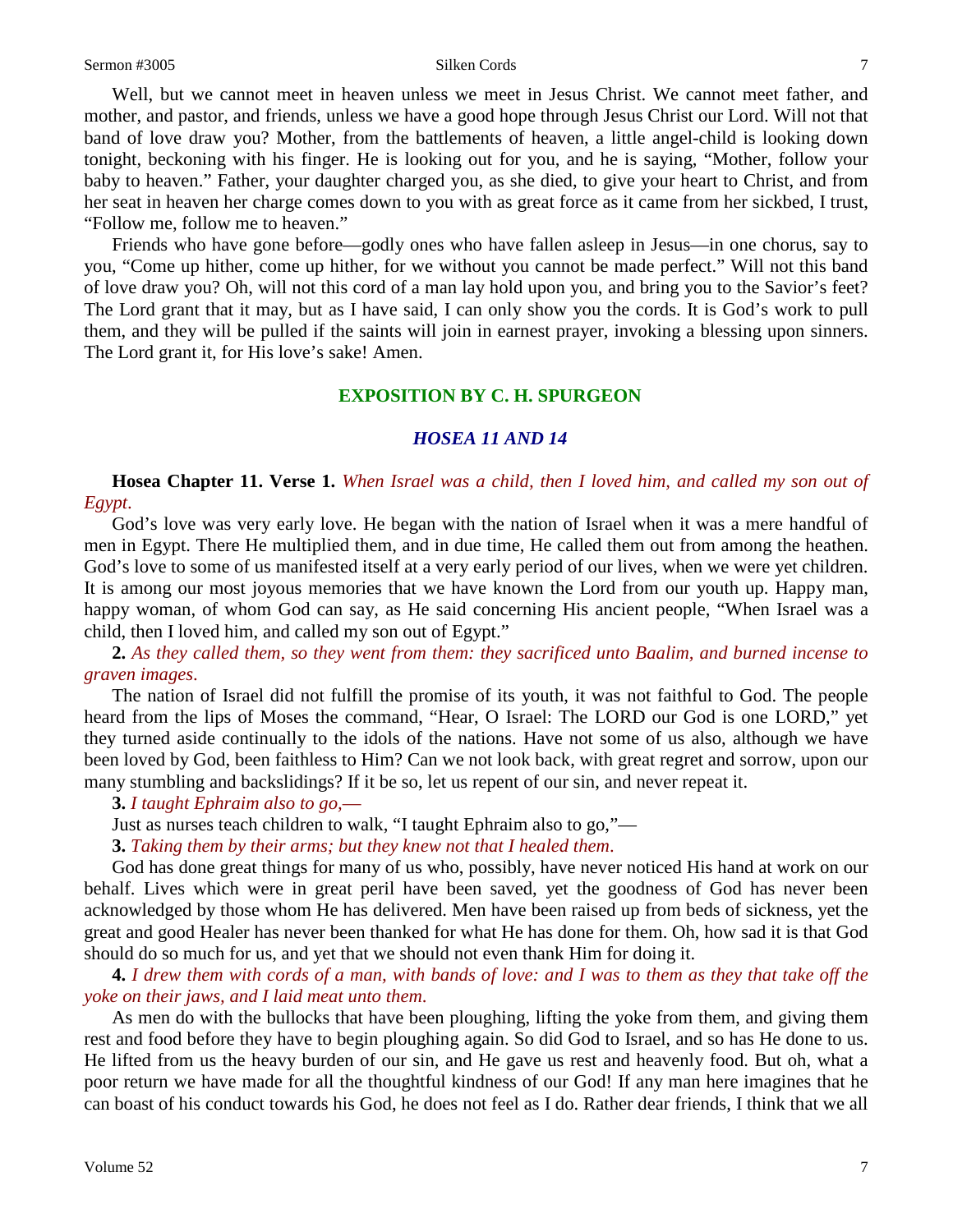ought to humble ourselves in the Lord's presence when we remember what ill returns we have made for all that He has done for us.

**5-6.** *He shall not return into the land of Egypt, but the Assyrian shall be his king, because they refused to return. All the sword shall abide on his cities, and shall consume his branches, and devour them, because of their own counsels*.

If men will sin, they shall suffer, and God's people will be the first to suffer for their sins against the Lord, as He said by the mouth of the prophet Amos, "You only have I known of all the families of the earth: therefore I will punish you for all your iniquities." If a man lets other men's children go unchastened, he will chastise his own children, if he is worthy of the name of a father, and God will do the same. He will not destroy us, but He will chasten us if we backslide from Him.

**7-8.** *And my people are bent to backsliding from me: though they called them to the most High, none at all would exalt him. How shall I give thee up, Ephraim? how shall I deliver thee, Israel?*

There seems to be a contest in the heart of God, at least, that is how He describes it Himself, as though mercy pleaded with justice, and love contended with wrath, "How shall I give thee up, Ephraim? how shall I deliver thee, Israel?"

**8.** *How shall I make thee as Admah? how shall I set thee as Zeboim?*

"I cannot destroy thee, as I destroyed the guilty cities of the plain in the days of old."

**8.** *Mine heart is turned within me, my repentings are kindled together*.

O backsliders, if God's repentings are kindled, will not yours also be kindled? If you have left Him, and yet He will not give you up, will you give Him up? Will you not return to Him? Listen to His own words—

**9.** *I will not execute the fierceness of mine anger, I will not return to destroy Ephraim: for I am God, and not man;*

What a mercy this is for us! If the Lord had been man, He would have cast us off long ago, but as He is God, He is infinitely patient, and He loves to forgive. "I am God, and not man."

**9-10.** *The Holy One in the midst of thee: and I will not enter into the city. They shall walk after the LORD:*

See what His almighty grace will do to make these wanderers come back to Him.

**10.** *He shall roar like a lion: when he shall roar, then the children shall tremble from the west*.

Even His roaring like a lion will only make them tremblingly come back to Him.

**11-12.** *They shall tremble as a bird out of Egypt, and as a dove out of the land of Assyria: and I will place them in their houses, saith the LORD. Ephraim compasseth me about with lies, and the house of Israel with deceit: but Judah yet ruleth with God, and is faithful with the saints*.

**Hosea Chapter 14. Verse 1.** *O Israel, return unto the LORD thy God; for thou hast fallen by thine iniquity*.

Let anyone here, who has turned aside from the Lord, hear these tender pleading words, and then yield to Him who utters them. God speaks, not to condemn, but to comfort. He would fain allure you back to Him with His gracious words of love, "O Israel, return unto the LORD thy God; for thou hast fallen by thine iniquity."

**2.** *Take with you words, and turn to the LORD:*

But the poor penitent cries, "Alas, Lord, I do not know what to say." So God puts in the sinner's mouth the very words he is to utter.

**2.** *Say unto him, Take away all iniquity,—*

That is where the mischief lies, in your in-equity, your turning aside from the path of truth and equity. Say to the Lord, "I do not want to keep any of my iniquity, I desire to be delivered from it altogether." "Take away all iniquity,"—

**2.** *And receive us graciously:*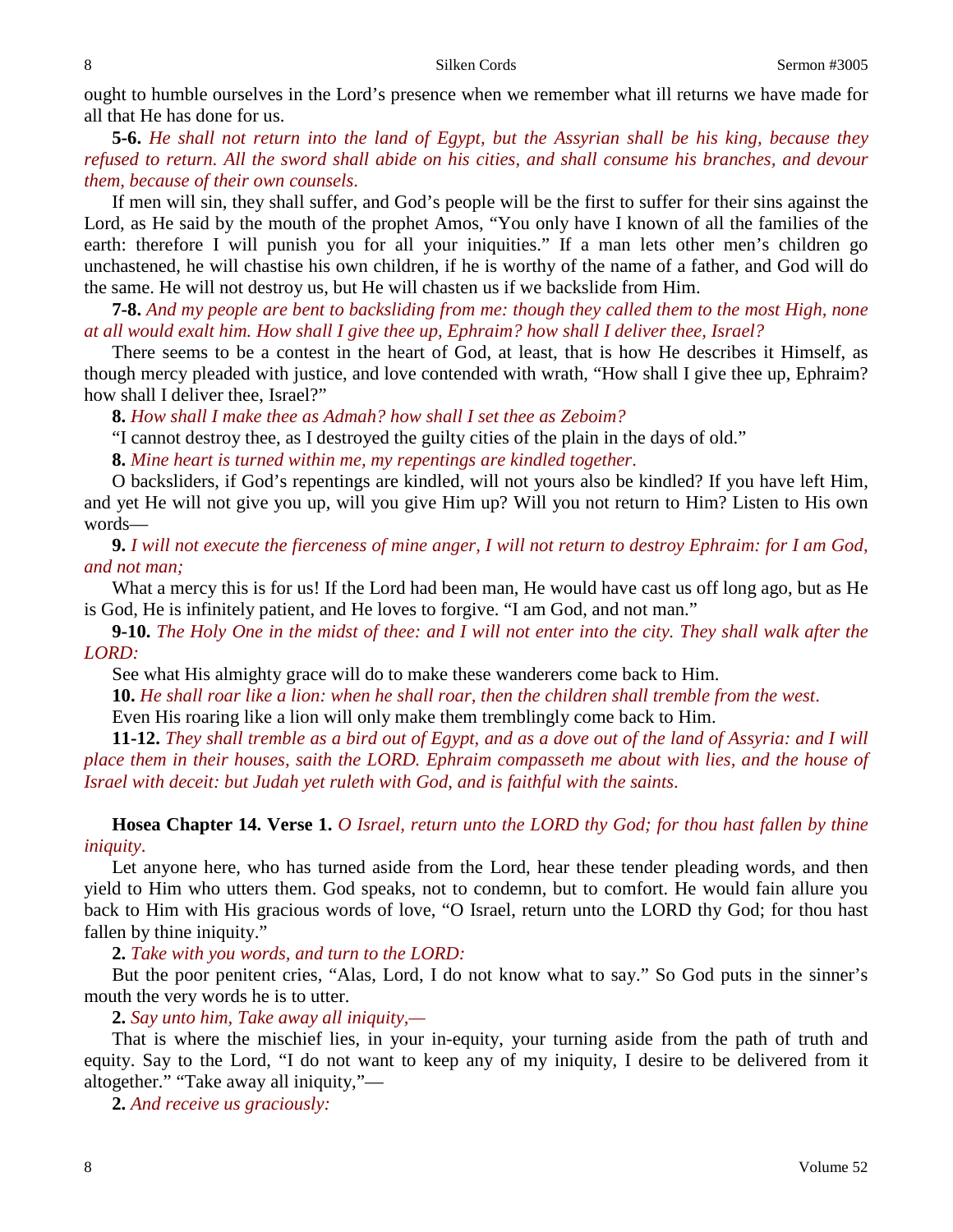"Lord, take us back again. According to the greatness of Your grace, restore us to Your heart of love, and let us dwell where Your children dwell, 'Receive us graciously:'"—

**2.** *So will we render the calves of our lips*.

That is to say, "We will give You the sacrifice of our praises. We will speak well of Your name. If we have the calves of the stall, we will give them to You, but in any case, we will give you the calves of our lips."

# **3.** *Asshur shall not save us;*

They had been accustomed to rely either upon Assyria or upon Egypt, and one of the first signs of their real repentance was that they had given up their false dependences. So, sinner, you must give up your self-righteousness, your ceremonialism, anything and everything in which you have trusted in place of trusting in the Lord, "Asshur shall not save us;"—

**3.** *We will not ride upon horses:*

In the day of battle, they had trusted in their cavalry, but now, in the time of their repentance, they cry, "We will not ride upon horses:"—

**3.** *Neither will we say any more to the work of our hands, Ye are our gods: for in thee the fatherless findeth mercy*.

What a beautiful ending there is to this verse! If any of you are full of sin, and full of wants, and have become like orphans who have lost everything, and are utterly destitute—if you have none to provide for you, and none to care for you, come to the God of the fatherless, and put your trust in Him, "For in thee the fatherless findeth mercy."

Then follows this gracious promise—

**4.** *I will heal their backsliding, I will love them freely:*

Listen to the heavenly music, "I will." "I will." When God says, "I will," you may depend upon it that He will do what He says He will. If you or I say, "I will," it must be with the proviso, "If it is God's will, I will do so-and-so," but God is the almighty King whose least word is a sovereign mandate, "I will heal their backsliding, I will love them freely."

**4.** *For mine anger is turned away from him*.

If you have come back to the Lord with true penitence of heart, He is no longer angry with you, but He is ready to welcome you again.

**5.** *I will be as the dew unto Israel:*

"Not as fire, not as tempest, but in gentle, yet effectual grace, I will visit them. I will be as the dew unto Israel:"—

**5.** *He shall grow as the lily,*—

"He shall be as beautiful and fair as the lily, though just now he was black as night."

**5.** *And cast forth his roots as Lebanon*.

"He shall be as stable as he is beautiful. Like old Lebanon, the mighty mountain, which none can shake, so shall this poor sinner be when I have visited him with my love."

**6.** *His branches shall spread,—*

"I will endue him with usefulness and influence.

**6.** *And his beauty shall be as the olive tree,—*

"I will load him with fruit. He shall have the beauty that belongs to that fat and oily tree, the olive." **6.** *And his smell as Lebanon.*

God can make the foul, polluted sinner to become fragrant to Him "His smell shall be as Lebanon." **7.** *They that dwell under his shadow shall return;*

His family, his work people, his neighbors, who wandered from the Lord because he wandered, shall get good from his holy influence. His restoration shall be a benediction to them, "They that dwell under his shadow shall return;"-

**7.** *They shall revive as the corn, and grow as the vine: the scent thereof shall be as the wine of Lebanon*.